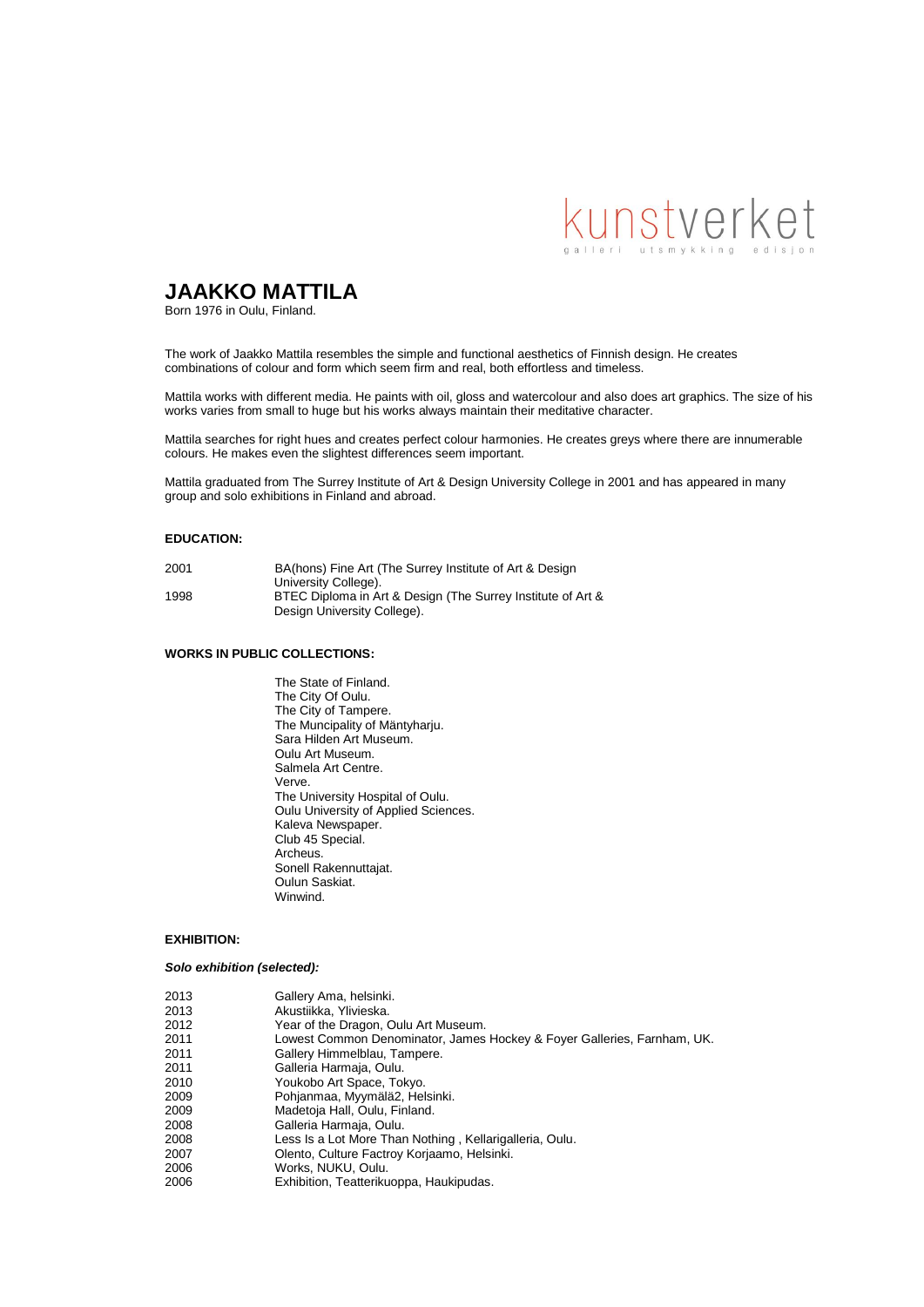| 2005 | Exhibition, Klubigalleria, Päiväkoti, Turku.                          |
|------|-----------------------------------------------------------------------|
| 2005 | Exhibition. Oulu Art Museum. The Cafe.                                |
| 2004 | Maalauksia Ja Grafiikkaa. Archeus. Oulu.                              |
| 2003 | Growth. Hietalahdenkatu 10 Helsinki.                                  |
| 1999 | Places and Spaces-Installation, Farnham Public Library, Farnham, U.K. |

# *Group exhibition (selected):*

| 2013 | Purnu, Orivesi, Finland.                                                            |
|------|-------------------------------------------------------------------------------------|
| 2013 | Merimuseo, Kotka/Annantalo, Helsinki/valve, Oulu.                                   |
| 2013 | Himmelblau, Galleria Harmaja, Oulu.                                                 |
| 2012 | Herrick Gallery, London.                                                            |
| 2010 | Sara Hilden Art Museum, Tampere.                                                    |
| 2010 | Aine Art Museum, Tornio.                                                            |
| 2010 | Rantakasarmi Galleria, Suomenlinna.                                                 |
| 2010 | Himmelblau, Galerie Arktika, Marktoberdorf, Tysklan.                                |
| 2010 | Valvegalleria, Oulu.                                                                |
| 2010 | Kellarigalleria, Oulu.                                                              |
| 2009 | Flash! Sara Hilden Art Museum, 'Tampere, Finland.                                   |
| 2009 | Worth Painting, Amos Anderson Art Museum, Helsinki, Finland.                        |
| 2009 | Honkahovi Art Centre, Mänttä, Finland.                                              |
| 2009 | Galleria Terttu Jurvakainen, Muhos, Finland.                                        |
| 2009 | Retretti Art Centre, Punkaharju, Finland.                                           |
| 2009 | Himmelblau Print Show, Gallery Harmaja, Oulu.                                       |
| 2008 | Night On Earth, with Jussi Jääskeläinen and Jani Rusica, Vorspiel, Berlin, Germany. |
| 2008 | Salmela Art Centre, Mäntyharju.                                                     |
| 2008 | Galleria Terttu Jurvakainen.                                                        |
| 2008 | Show, with Robert Currie, VINEspace, London U.K.                                    |
| 2007 | Libriars, Oulu City Library.                                                        |
| 2007 | Galleria Terttu Jurvakainen, Muhos.                                                 |
| 2007 | Angel Of Dog Exhibition, Mezkalito Gallery, London, U.K.                            |
| 2007 | CollectEast, Kellarigalleria, Oulu.                                                 |
| 2007 | Paintings and things, Galleria Colmio, Oulu.                                        |
| 2006 | Helsinki International, Korjaamo Gallery, Helsinki.                                 |
| 2006 | Scandinavi-ART, Camaver Kunsthaus, Lecco, Italy.                                    |
| 2006 | IHME-Oulu Regional Exhibition, Oulu Art Museum.                                     |
| 2005 | Random Access Memory, SOK Toppila Mill, Oulu.                                       |
| 2005 | ARS-Möljä, Asuntomessut, Oulu.                                                      |
| 2004 | Näkökulmia, Veturitallit, Mikkeli.                                                  |
| 2002 | 'Sabotage the war effort', The Foundry, London U.K.                                 |
| 2001 | La Merde et la Mort, Chez Robert, Rue de Rivoli, Paris, France.                     |
| 2001 | Raw Canvas, former Aldwych underground station, London, U.K.                        |
| 2001 | ISSED at Five Years, Five Years, London, U.K.                                       |
| 2001 | '37 too many', Candid Arts Centre, London, U.K.                                     |
| 2000 | Meat Tree, The Maltings Gallery, Farnham, U.K.                                      |
|      |                                                                                     |

# **GRANTS AND AWARDS:**

| 2008 | Finnish Cultural Foundation, (1-year grant).      |
|------|---------------------------------------------------|
| 2008 | The Arts Council of Finland, (for an exhibition). |
| 2007 | The Arts Council of Finland, (exhibition costs).  |
| 2007 | The City of Oulu, (for an exhibition).            |
| 2006 | Kanresta Restaurants, Award for Young Artist.     |
| 2006 | The Arts Council of Finland, (travel costs).      |
| 2006 | Oulun Saskiat, Young Artist Award.                |
| 2006 | The City of Oulu, (1/2-year grant).               |
| 2005 | Oulu Regoinal Arts Council (for an exhibition).   |
| 2004 | Finnish Cultural Foundation, (for an exhibition). |

## **MEMBERSHIPS:**

| $2005 -$ | Finnish Painters Union.   |
|----------|---------------------------|
| 2001-    | Oulu Artist Organisation. |
|          | CollectEast.              |